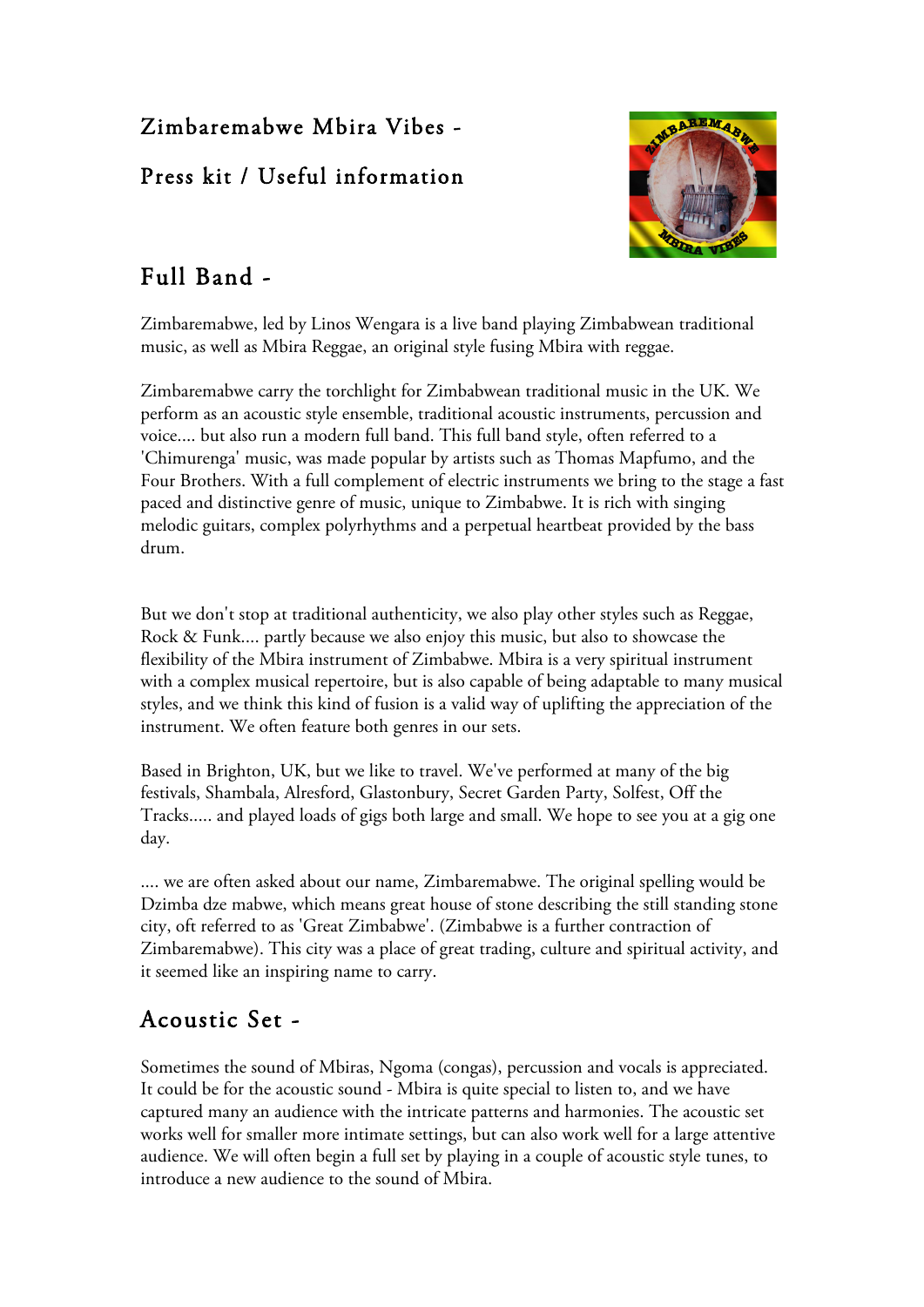## The Zimbaremabwe Sound -

Related artists in the Chimurenga genre: Thomas Mapfumo & the Blacks Unlimited; the Four Brothers; the Bhundu Boys

Zimbabwean Chimurenga music is quite unique, however with the singing guitar melodies and steady fast paced rhythm, it may be compared to styles such as Highlife. Our Reggae music draws influence across the spectrum from soulful masters such as Bob Marley through to Richie Spice and Dancehall.

#### Links

Website: www.zimbaremabwe.org

YouTube: www.youtube.com/user/zimbaremabwe

Soundcloud: www.soundcloud.com/linos-wengara-magaya

Facebook: facebook.com/zimbaremabwe

### Linos Wengara Magaya - Biography

Linos Wengara Magaya grew up in a spiritual family in Zimbabwe and learned the Mbira and its cultural ways through participation and playing in many ceremonies and in cultural life. He also found himself on a path as a Svikiro (spiritual healer) and devoted his energy to developing this. Being very musically motivated, he was also leading a band by his early teens. They played and toured many parts of Zimbabwe and were the opening act for Thomas Mapfumo for a period around 1995. Linos made connections and found the opportunity to travel abroad, seeing this as a way of furthering his musical career, and furthering the band.

Linos became a resident in the UK, and continued to develop his path as a musician and spiritual healer. During this time he and the band have played numerous shows, and also supported some big acts such as Oliver Mtukudzi, and the Wailers. There is a substantial back catalogue of recorded music, largely in the Chimurenga style, but also acoustic style Mbira. They also ventured into popular music territories with Mbira Reggae and have plans to produce an album exploring the possibilities of Mbira in combination with popular music styles (both as an instrument, and the structures of Mbira music).

Musically Zimbaremabwe play a variety of traditional acoustic style sets, as well as full band electric sets. Linos is well regarded as an Mbira teacher and has worked in universities such as SOAS, and currently Goldsmiths, where he trains music students to perform as a Chimurenga ensemble. Zimbaremabwe also make Mbiras and have created